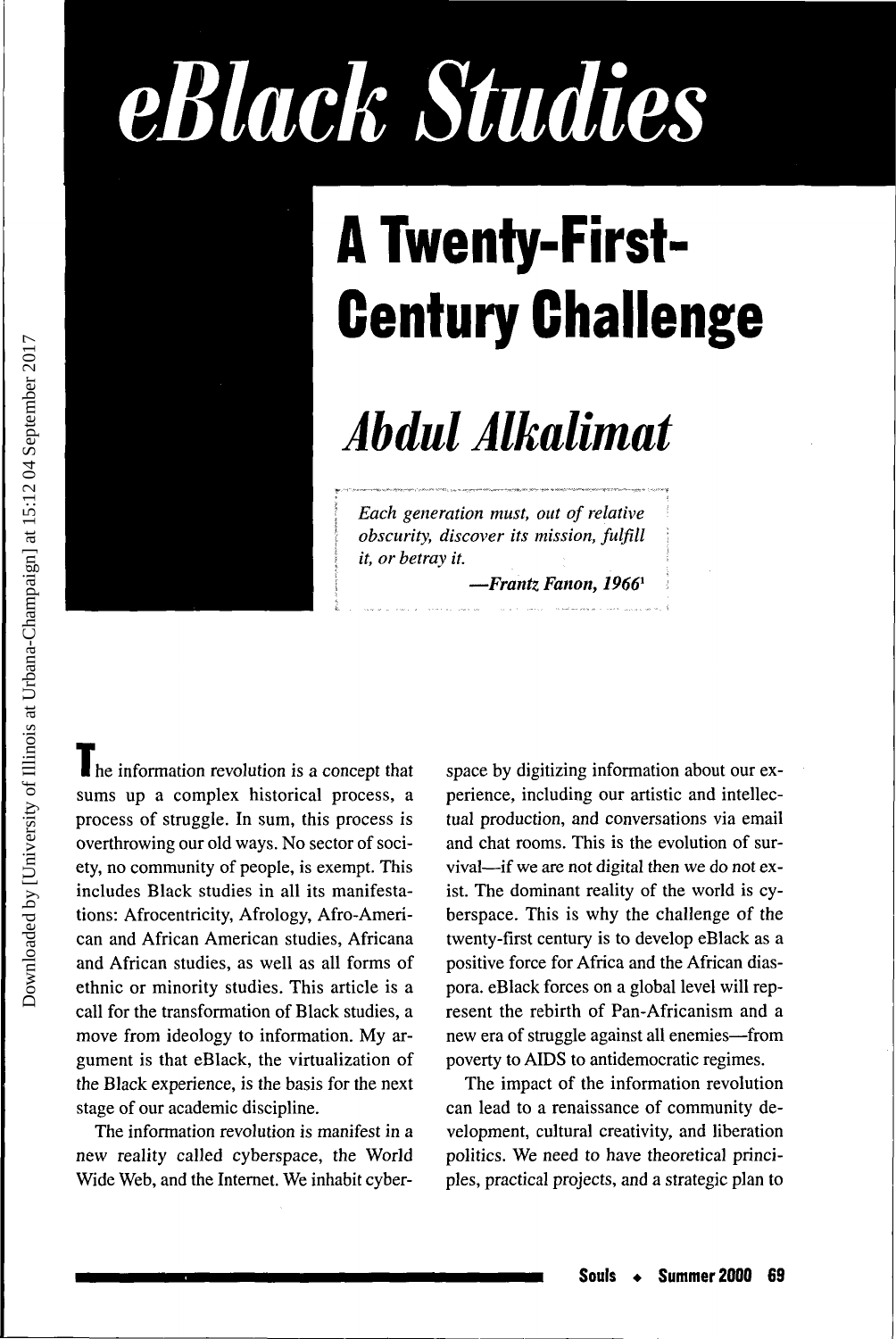create eBlack studies. In this article, I discuss three fundamental theoretical principles. Five case studies of the eBlack Studies Program at the University of Toledo are described as practical examples, models being proposed for more general adoption. Finally, I propose a strategic plan to unleash a new national trend of productivity under conditions of cooperation and unity.

#### **From Ideology to Information**

Black studies began as part of the Black liberation movement. It originated as a Black power project in higher education. The early adopters of the fight for Black studies advanced their cause based on community struggle. A second generation emerged in a career stream delinked from these struggles. They cultivated academic careers rooted in the struggle for tenure. Both generations were ideological: The founders fought the century-old Marxist-nationalist debate, and the second generation wages its debate on the terrain of the postmodernist-Afrocentrist debate.

Ideology is a form of intelligence and ignorance at the same time. Ideology easily becomes a way of life: Ideas are dogma, actions are morally sanctioned, and the role of institutions is to isolate and protect members against outsiders. We become ideological as an intellectual shortcut to freedom, as a way of organizing and joining large numbers of people to change the world. All too often adherents of one ideology show no interest in and even refuse to study other ideological positions. We appoint ourselves victors before we fight and win the war.

Although ideological struggle has persisted, the information revolution has undercut the material conditions for ideological ignorance. The information revolution has increased our capacity to produce, store, distribute, and consume all texts—written, oral, and visual. The move from ideology (Black studies) to information (eBlack studies) is when we chose to know about not just which texts we believe but all the texts, including ones we do not believe. The information revolution requires global consciousness. This means knowing about or wanting to know about and having access to all ideas.

This move to eBlack, from ideology to information, is consistent with the profound changes taking place in other related contexts. Library schools are schools of information science, newspapers are online sources of information, and massive efforts are under way to digitize the major library collections of the world. This is the future.

#### **Three Theoretical Principles of eBlack Studies**

eBlack Studies relies on at least three theoretical concepts: cyberdemocracy, collective intelligence, and information freedom. These general principles will guide the necessary discussion and debate to win faculty and students to create eBlack.

*Principle One: Cyberdemocracy.* eBlack depends on everyone having access to and becoming active an user of cyber technology.

The current explosion of information technology is class based. The new concept being used to describe the growth of information rich and poor is the "digital divide." This is a critical problem. Donna Hoffman and Thomas Novak report the following recent data.<sup>2</sup> In 1997, on a percentage basis, Blacks were 75 percent as likely to use the web as Whites, but by 1998 they were only 60 percent as likely. On the other hand, the rate of increase in these same figures indicates that from 1997 to 1998, White use increased by 62.5 percent and Black use by 75.8 percent. Blacks are not on the web as much as Whites, but it looks as if they are trying to be.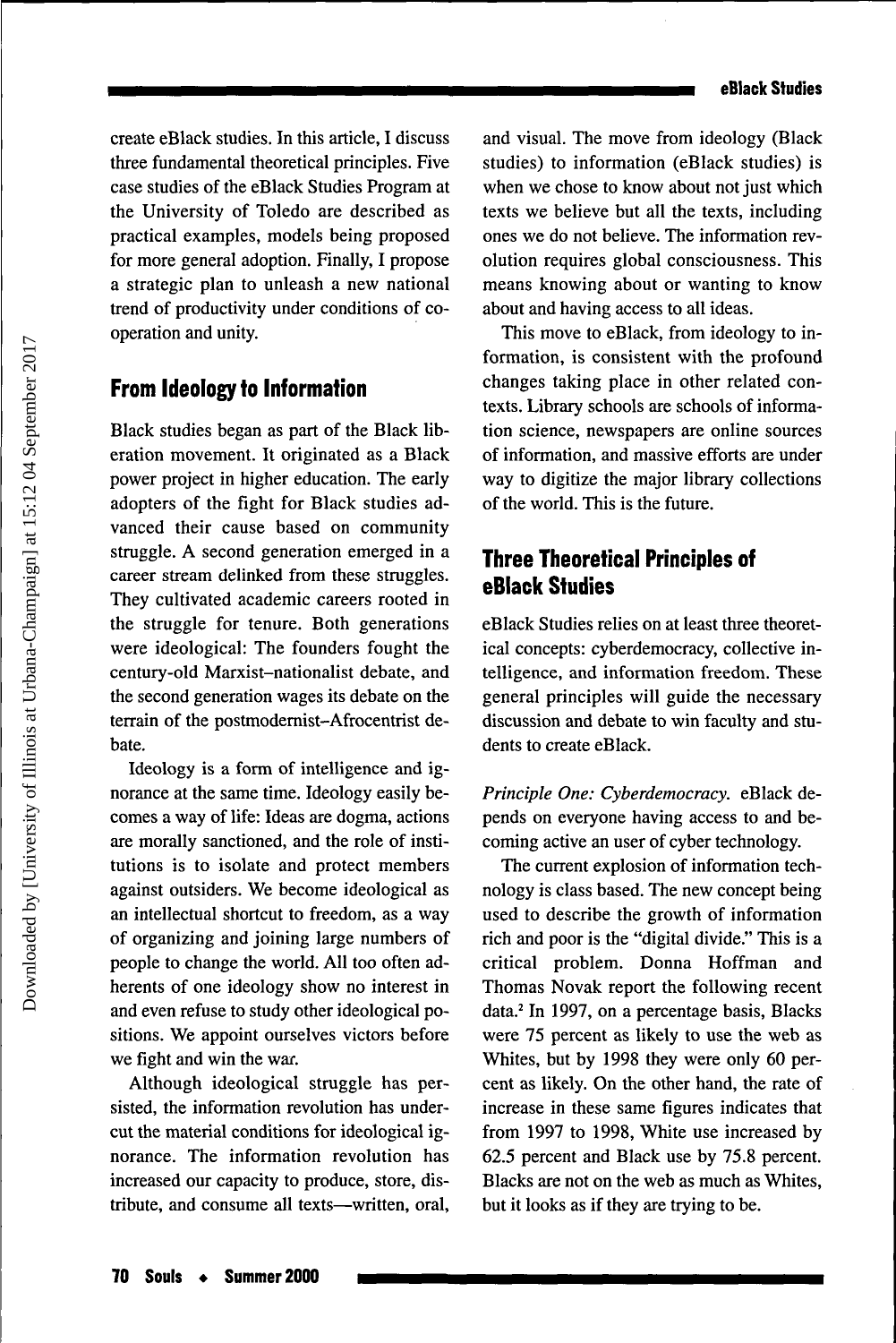| Date        | White |            | Black |            |
|-------------|-------|------------|-------|------------|
|             | $\%$  | # Millions | %     | # Millions |
| Spring 1997 | 22.4  | 35.2       | 16.6  | 3.9        |
| Fall 1997   | 30.0  | 48.4       | 17.0  | 4.0        |
| Spring 1998 | 35.8  | 60.4       | 21.9  | 5.2        |

TABLE 7.1 Comparison of Recent Black-White Web Use

The Commerce Department makes a further clarification: "Nevertheless, the news is not all bleak. For Americans with incomes of \$75,000 and higher, the divide between Whites and Blacks has actually narrowed considerably in the last year."<sup>3</sup>

The principle of cyberdemocracy is being promoted in society by a variety of forces, especially eCommerce. It is very likely that computer access will become similar to telephone access (Whites 95.0 percent, Blacks 85.4 percent). This is suggested by free email, free Internet access through institutions such as libraries and schools, and community computing centers. In higher education, cyberdemocracy is mandated to promote fundamental skills for the twenty-first century, a standard of literacy. Access is fast coming to every campus on a 24/7 basis.

*Principle Two: Collective Intelligence.* eBlack depends on all intellectual production being collected, analyzed, and utilized.

An elite runs Black studies, usually in a very undemocratic manner. Small handfuls of people tend to dominate the activities of each ideological network. This means we see the same names in texts, anthologies, journals, academic programs, professional organizations, invitational conferences, and annual meetings and as editors of reprints. This is a vertical structure, a hierarchy. It protects the ideology by sustaining an authoritative source and creates a more manageable market through name recognition.

There continues to be a remarkable expansion of cyberspace (Moore's Law = every eighteen months, the memory of microchips doubles and the price is cut in half). Every text of a particular type can be included in a digital library and utilized in the aggregate, for example, all African-American novels, all slave narratives, all the documented words of leaders like Malcolm X and Martin Luther King. This includes the written word and spoken and visual material as well. Everything that encodes meaning can be aggregated in a data set. This will redefine the role of scholarship. There are many examples of data sets that have never been systematically studied before: for example, graduate-level theses and dissertations at historically Black colleges and universities (HBCUs), records of every ship involved in the slave trade, every speech given by a Black elected official during Reconstruction, and every novel written by an African American.

#### *Principle Three: Information Freedom.* eBlack depends on intellectual production being freely available to everyone.

Knowledge for sale has governed the logic of the academic marketplace. The hard-copy commercial publishers of books and journals as well as the popular press, especially the *New York Times,* have been the gatekeepers of legitimacy and the main mechanisms for knowledge distribution. eCommerce has helped to equalize this distribution through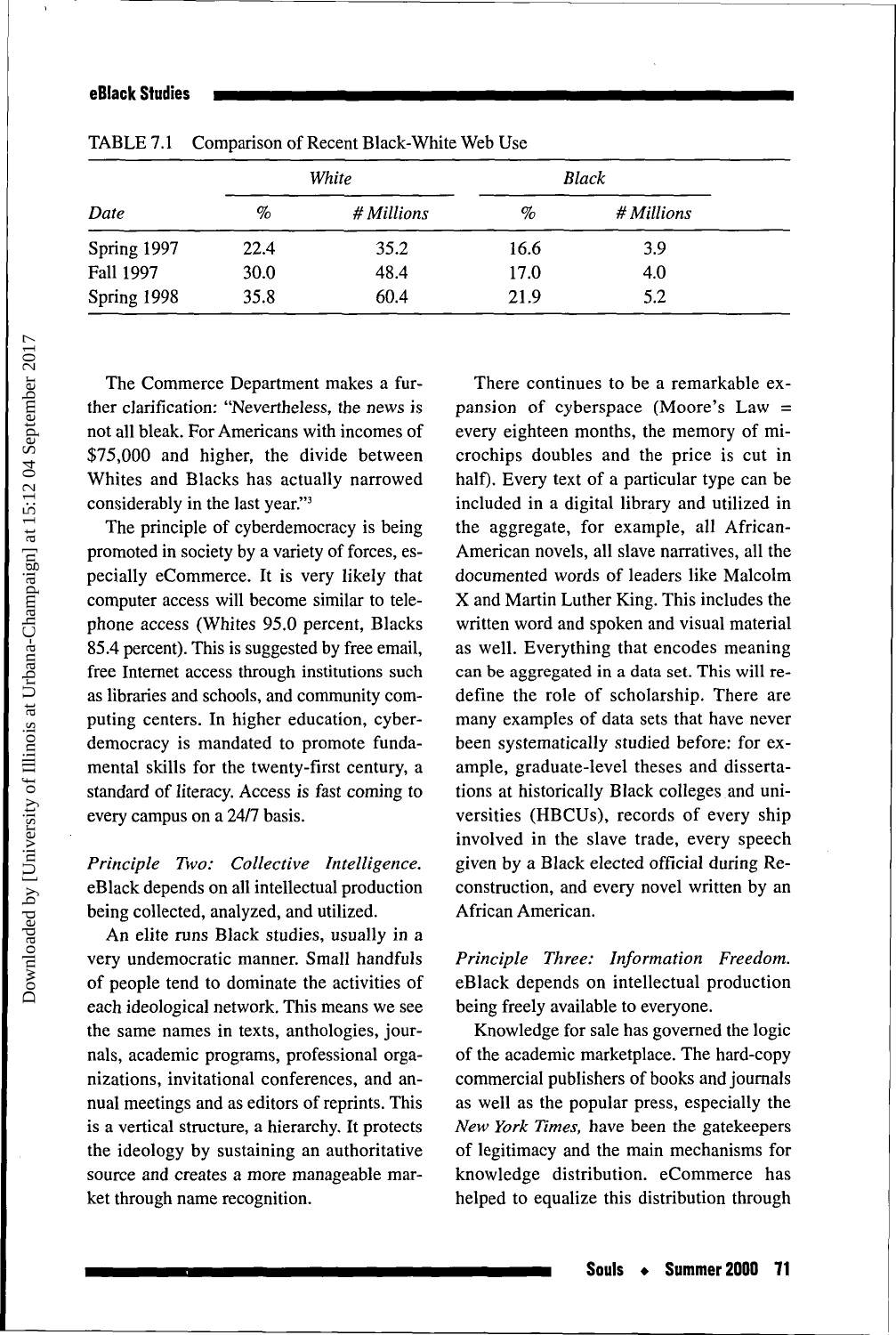Amazon.com and BarnesandNobles.com, but the major centers of culture and the major academic institutions will continue to dominate. Class is the best way to predict book purchases. In sum, information flows through conduits owned and controlled by big money.

On the other hand, great traditions of information freedom have been crucial for the Black freedom struggle. The most important one is the free public library. Anyone can go and read any book for free. Literacy for Black people has required information freedom more than anything else.

Now, information freedom is taking off in cyberspace. It is possible to go to the web and get any census data you need for free. The National Institute of Health has announced its intention to make all health-related scientific research available for free. H-Net has set up over 100 listservs and web sites in all disciplines of the humanities and social sciences that offer free subscriptions. Information from the radio and television is free. We need to give our system a makeover based on information freedom.

These three theoretical principles are revolutionary. All ideological tendencies and schools of thought in Black studies can embrace these principles as the basis for eBlack. We can use them to guide us through the next decade of transformation toward a unified discipline based in cyberspace.

#### **The Toledo Model: Five Practical Projects**

For the past three years we have been working to build an eBlack studies program at the University of Toledo. The importance of this is that we are similar to most places. We have only modest resources in a workingclass-based urban public university. This work is an experiment in eBlack studies. Other institutions with similarly modest resources are also experimenting in eBlack

studies. More experiments will advance this next stage.

#### *Listserv: H-Afro-Am*

#### *http://www.h-net.msu.edu*

H-Afro-Am is edited at the University of Toledo. It is part of H-Net based at Michigan State University. H-Afro-Am was launched in 1998 as a vehicle for professional discourse in African American studies. There are over 1,000 subscribers from 25 countries. The list is free and open to everyone. It is a moderated list averaging up to ten messages a day. Faculty, students, and others use H-Afro-Am to make announcements to the field, share information about curriculum development and research, and discuss theoretical and practical issues of relevance to the Black experience. People of all ideological positions are involved, and everyone shares information.

Our goal is to have every faculty and graduate student in the field in communication via this and other related listservs. This is a necessary complement to face-to-face gatherings and more expensive forms of telecommunications such as voice and fax phone.

#### *Distance Learning: The UG/UT Project*

#### *http://webct. utoledo. edu*

The World Bank created the Virtual African University to send courses from the United States to Africa. At the University of Toledo, we have set up a partnership with the University of Ghana to send courses from Africa to the world. We invited Dr. G. K. Nukunya, professor of sociology and formerly pro vice chancellor of the University of Ghana, to be a visiting professor for academic year 1999-2000. He taught two courses on our campus during the fall and is currently teaching the same courses for the spring via the In-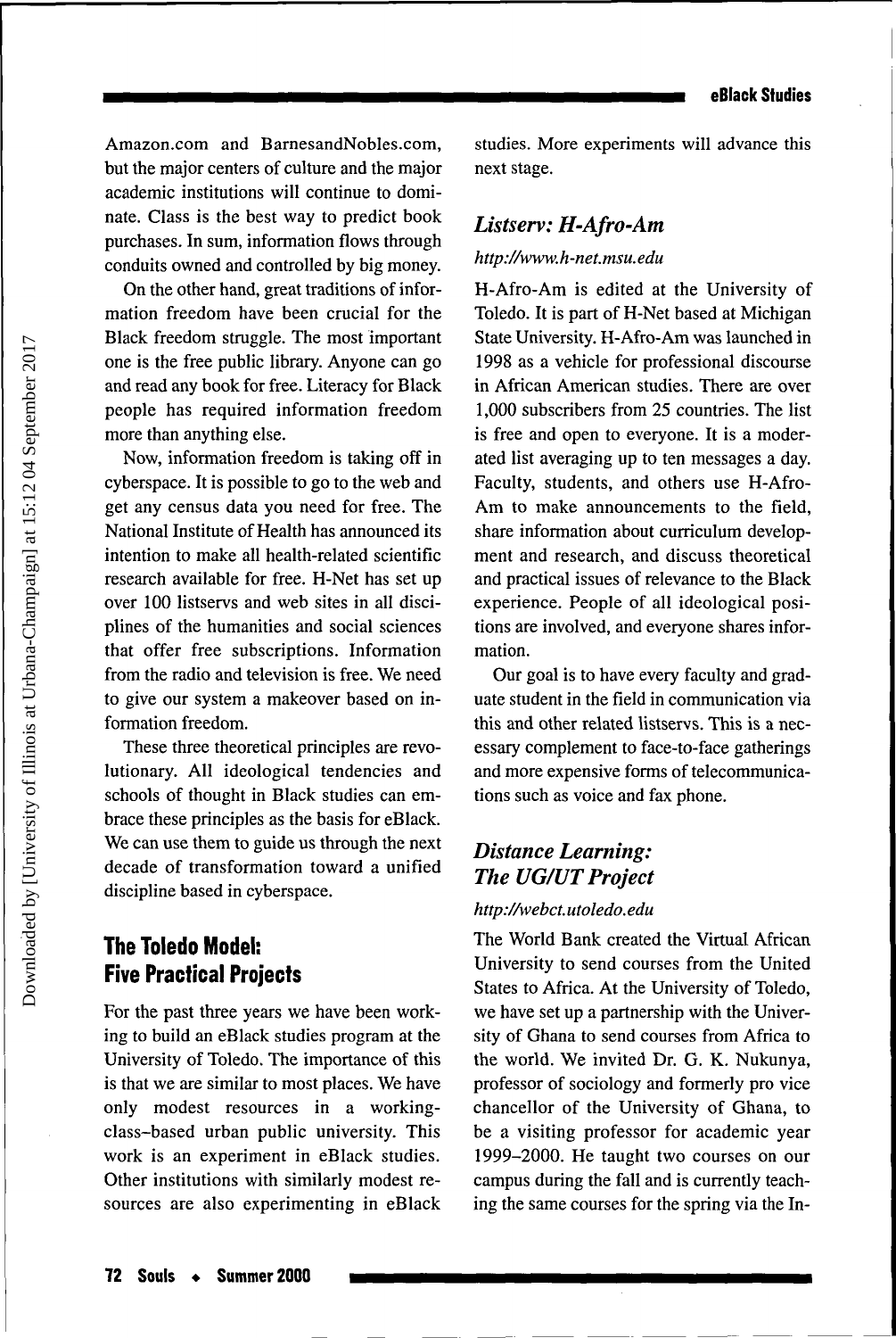|                           | <b>Black Studies</b>                         | eBlack Studies                            | The Toledo Experience                        |
|---------------------------|----------------------------------------------|-------------------------------------------|----------------------------------------------|
| Professional<br>Discourse | Conferences<br>(face-to-face)<br>discussion) | Listserv<br>discussion<br>lists           | H-Afro-Am                                    |
| Curriculum<br>Development | Classroom-<br>based campus<br>courses        | Distance<br>learning                      | Joint project<br>with University<br>of Ghana |
| Research<br>productivity  | Hard copy<br>publications                    | Research<br>web sites                     | "Malcolm X":<br>A research site              |
| Public policy             | Consulting and<br>internships                | Advocacy<br>web sites and<br>petitions    | 1998<br><b>Black Radical</b><br>Congress     |
| Community<br>service      | Volunteering in an<br>actual community       | <b>Building</b><br>a virtual<br>community | Toledo Black<br>Church Web<br>Project        |

TABLE 7.2 eBlack as a Practical Project: The Toledo Experience

ternet from Ghana. We are using the WebCT software to teach "Introduction to the African Experience" and "Foundations of Culture in the African Diaspora."

Distance learning is a threat to teachers if it is used to downsize faculty and seize ownership of course materials. But it can be used to fight racism, empower Black faculty, level the academic playing field, build partnerships with community institutions, globalize education, and reverse the brain drain out of Africa.

The UG/UT project is the first project to use cyberspace in this manner. We intend to expand this to a global Pan-African studies program via the Internet. Geography, language, ideology, or institution will never again limit us.

#### *Web Research Site: Malcolm X*

#### *http://www.brothermalcolm.net*

Scholarship in the age of information is a public exercise. The history of Black studies, as of all academic fields, has been linked to specific institutions that have been able to house information in archives, often under conditions of limited access. Major examples include public library collections (e.g., the Schomburg in New York or the Harsh Collection in Chicago), university archives (e.g., Fisk, Howard, University of Massachusetts, or Yale), and special research institutions (e.g., Martin Luther King, Jr. Center, and the Smithsonian). Archival material usually requires the support of major funding and acceptance into one of these institutions. W.E.B. Du Bois, Booker T. Washington, Frederick Douglass, Marcus Garvey, and Martin Luther King Jr. all have major university-based archives and even digitized projects. There is no such project for Malcolm X or for any Black woman.

Since the 1960s, the University of Toledo has been engaged in a program of research, production, and advocacy about the life of Malcolm X and his legacy. There are hundreds of people all over the world as colleagues in these activities. We decided to develop a web site to share information and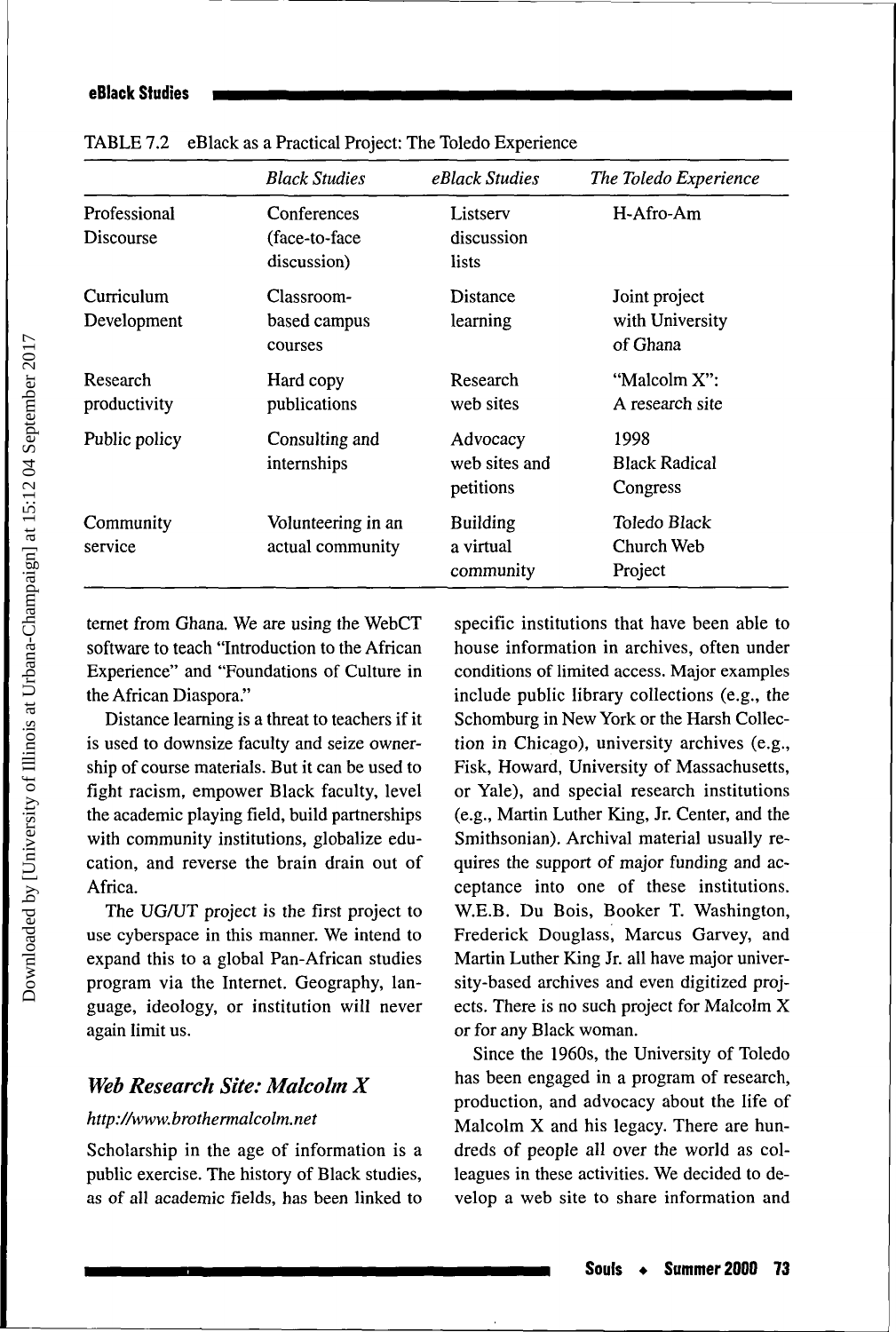establish an empirical baseline for studies of Malcolm X. This web site, based on the principles of eBlack, is now the authoritative source about Malcolm X, other than his published writings. It is only a click away for anyone online anywhere at anytime.

Our goal is to standardize the research site type of web page as a peer-reviewed formal intellectual product of eBlack studies. We hope to use the Malcolm X site as a model to build a major archive of Black intellectual history, especially the radical Black tradition. This must include all ideological tendencies and be built on the principles of eBlack.

#### *Black Liberation Movement: The Black Radical Congress (BRC), 1998*

#### *http://208.234.16.110/index2.html*

The 1990s included a major international conference on Malcolm X (1990), an unprecedented uprising in South Central Los Angeles and over forty other cities (1992), and the Million Man March (1996). Black radicals had not had a coordinated major national movement since the African Liberation Support Committee of the 1970s. Reformism replaced radicalism by the electoral campaigns of the 1980s and the resurgence of Black middle-class mainstream leadership. We began a process to reverse this.

What began as a couple of conversations expanded to a group that then organized thousands of activists into a process to reinvigorate Black radicalism. The main vehicle for this was a web-based source of information. Many radicals were not convinced that cyberspace was the major tool for national coordination, but the BRC web site stands as a triumph of the technology. The BRC was the first organization of any kind to create the cyber organizer as an elected position. The cyber organizer includes the duties of a webmaster, managing the web site, and building the movement based on the principles of eBlack.

The BRC cyber activity included a listserv discussion and debate. This activity demonstrated that rather than promoting factionalism and a hardening of ideological lines, an open exchange over the most controversial and polemical issues was found by participants to be refreshing. It gathered a webliography of contemporary Black radicalism, posted official BRC documents, and posted a report (including sound and photos) of the national congress attended by over 2,000 people. The cyber action of the BRC continues under the able leadership of the Internet pioneer Art McGee.

The BRC cyber organizers turned ideology into information and built a movement of people who otherwise would not have spent the time of day with each other. We discovered that cyberactivism made the gulf between advocacy and archiving disappear. Our 1998 experience is a model for future national campaigns of Black radical activists. Our goal is to reorganize the organizational tactics of Black radicalism around the principles of eBlack.

#### *Community Service: Black Church Project*

#### *http://www.blacktoledo.net/churche s*

The Black church anchors the lives of Black people and serves as a foundation for the community. The church is total theater and includes music, lectures, ritual, pageantry, and the largest mass following of any institution. The rhetorical and organizational skills of the Black ministry are unrivaled. The Black church has been the basis for all major protest movements. When the Black church makes a commitment to recreating itself in a digital format the entire Black community will soon be online.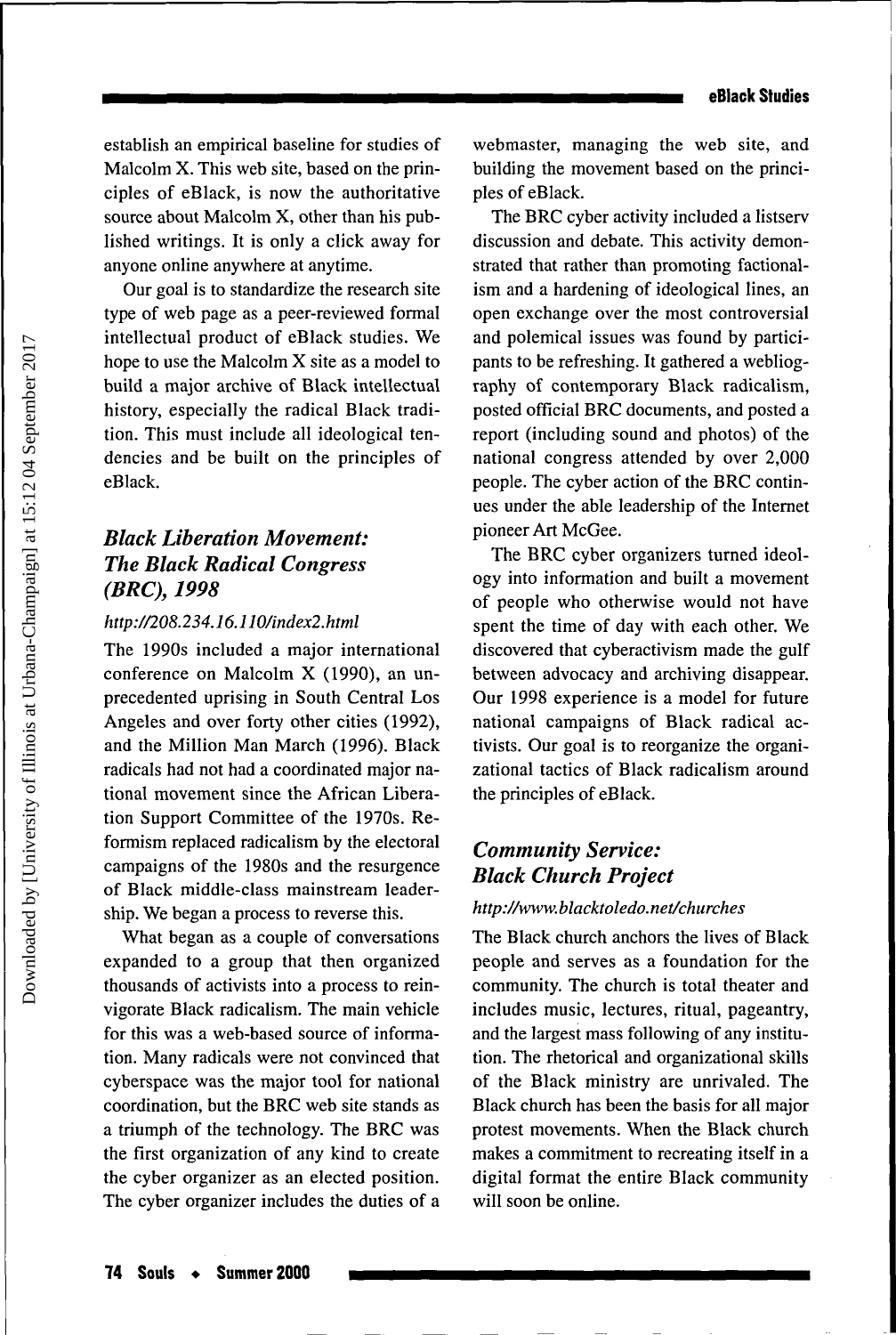The University of Toledo recruited Reverend Al Reed, a local Toledo minister, to prepare a course on the Black church. This was part of an ongoing strategy to utilize local talent to diversify our program as we had done in politics, jazz, and theater. The course met every Saturday morning and focused on rereading the Black church through the lens of Black liberation theology. As a requirement for the course, each student selected a church about which to gather material for a web site. The University of Toledo has established a service called MetroNet that local nonprofit organizations can use to host web pages for free. In addition, we are part of a local community-computing program, the Murchison Center and the Community Math Academy (http://www.murchisoncenter.org). We are establishing a weekly workshop in which church members can learn web development software and keep their church web site updated on a regular basis.

Our goal is to get every church online via a common portal, all faiths, as a virtual ecumenical environment for Black liberation theology. Our vision is a virtual Black community. Creating this virtual world in cyberspace is a step toward recreating the actual world we live in.

#### Strategy for eBlack Studies

So, where do we go from here? What is a strategy to use the three basic principles and implement the transition from Black studies to eBlack studies? We need a new course, a new concentration, and a new conception of mapping our existence in cyberspace.

We need to build on this course and create *a new major* by linking our curriculum to information science, through library science, business, education, computer science, or engineering. This can lead to cyber organizing becoming a concentration in eBlack Studies and route our students to exciting careers and to being able to make practical contributions to digitizing the experience of their family and community.

We need *a national plan of research collaboration,* state by state, to build portals for all digital formats of the Black experience, all Black-content web sites state by state. This is a vital service waiting to be done by Black studies programs. The state parameters give us a rational matrix to coordinate such a comprehensive webliography project. We can use federal work-study money to hire students to carry out this activity. We can also partner with local chapters of the Black Data Processing Associates, the Society of Black Engineers, the Community Technology Centers network, BRC cyber organizers, and other local information technologists such as librarians.

This is not the time to be a slave to the past. We live in a revolutionary age that will likely go far beyond our current imagination. We need a fundamentally new approach to

We need a national plan of research collaboration, state by state, to build portals for all digital formats of the Black experience, all Black-content web sites state by state. This is a **vital** service waiting to be done by Black studies programs.